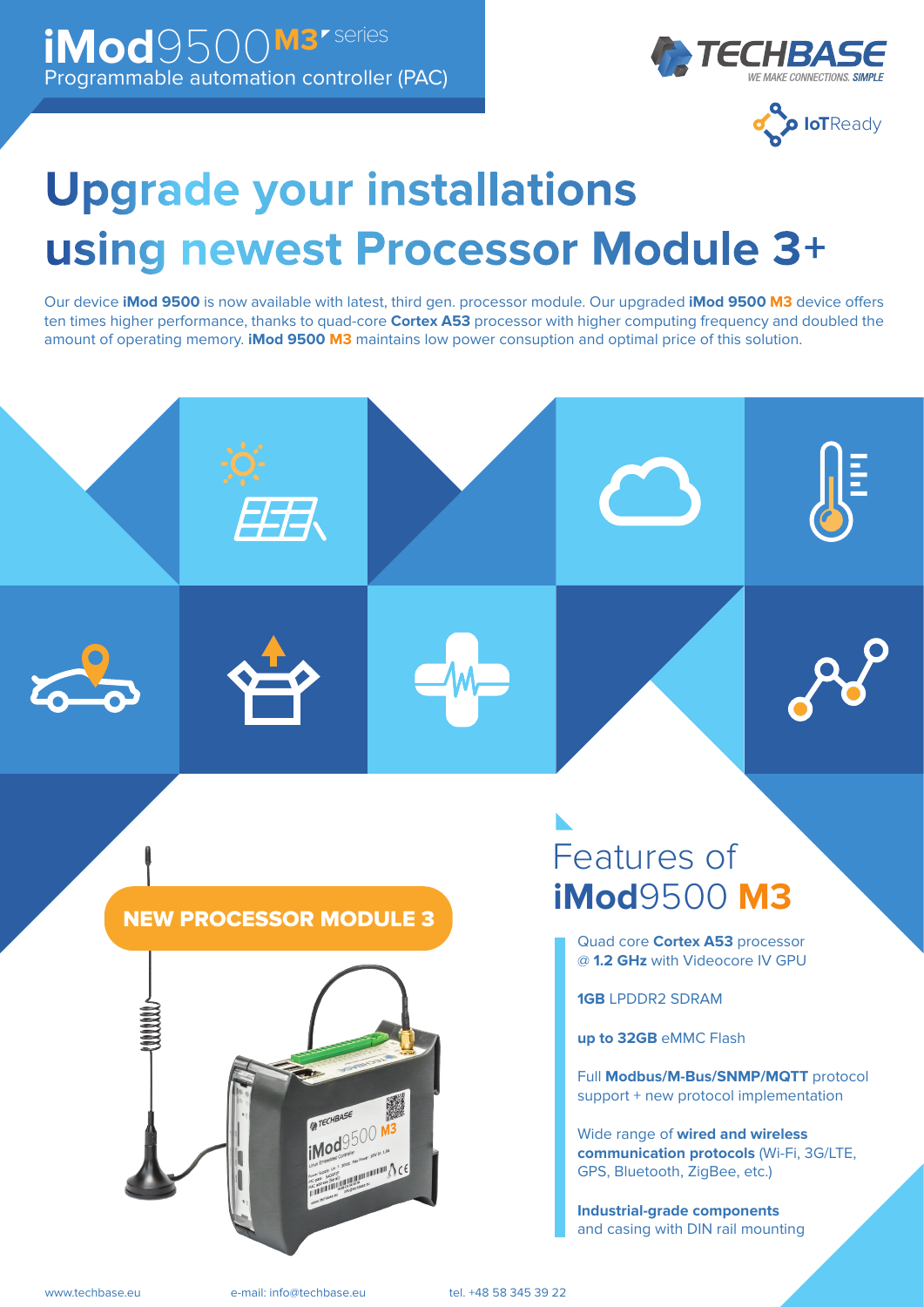# Programmable automation controller (PAC) iMod9500M3<sup>*r* series</sup>

iMod 9500 M3 is the newest series of industrial computers which you can easily adapt to your needs by choosing from the available options.

Energy-efficient quad-core **Cortex A53 1.2GHz** processor

**1GB RAM** and **up to 32GB** flash memory

Rich set of I/O interfaces: including **digital and analog inputs/outputs, RS-232/RS-485 serial ports**

Economic **1-Wire bus**

Expandable resources: **LTE/3G, WiFi, ZigBee, Bluetooth**

Designed for the needs of automation, telecommunications, remote supervision, and monitoring

Fully configurable platform - you can setup hardware options of your device

Full range of communications interfaces, including LTE/3G modem

Standard protocol support (e.g. MODBUS, SNMP, M-Bus), possibility to install dedicated user protocols

Web page visualization of current/archived data and remote control directly from the device or cloud service

#### **Available hardware options**

**Serial ports:** 2x RS-232/485

**Digital inputs/outputs:**  4x Digital input, 4x Digital output

**Configurable digital inputs/outputs** 4x Digital input/output

**Analog inputs:**  4x Analog input (optional)

**Communication interfaces:** Ethernet, 1-Wire, 2x USB

**Audio/Video:** HDMI (optional)

**Expansion cards:**  Wi-Fi, ZigBee, LTE/3G/GPRS/EDGE, Bluetooth, GPS

#### **Software properties**

MADE IN EU

New firmware based on Linux Kernel 4.0+ guarantees stability and security of operation

Expansion modules to increase the amount of available interfaces (see accessories section)

Ready tools and pre-compiled packs, including C/C++, JAVA, SQL, PHP, SSH and VPN support

> Developer tools and support, instructions, informational materials

> > Remote software updates

Updates for the innovative iMod platform

iModCloud – dedicated cloud computing service for telemetry, remote control and data sharing

Full technical support through a dedicated portal, project cooperation via TECHBASE Solution Partner

## **1Mod 9500 M3** - Industrial Embedded Computer based on the Linux system

www.techbase.eu e-mail: info@techbase.eu tel. +48 58 345 39 22 ver: 1904051420



**P loT**Ready

**iMod 9500 M3**

Mod 9500 M3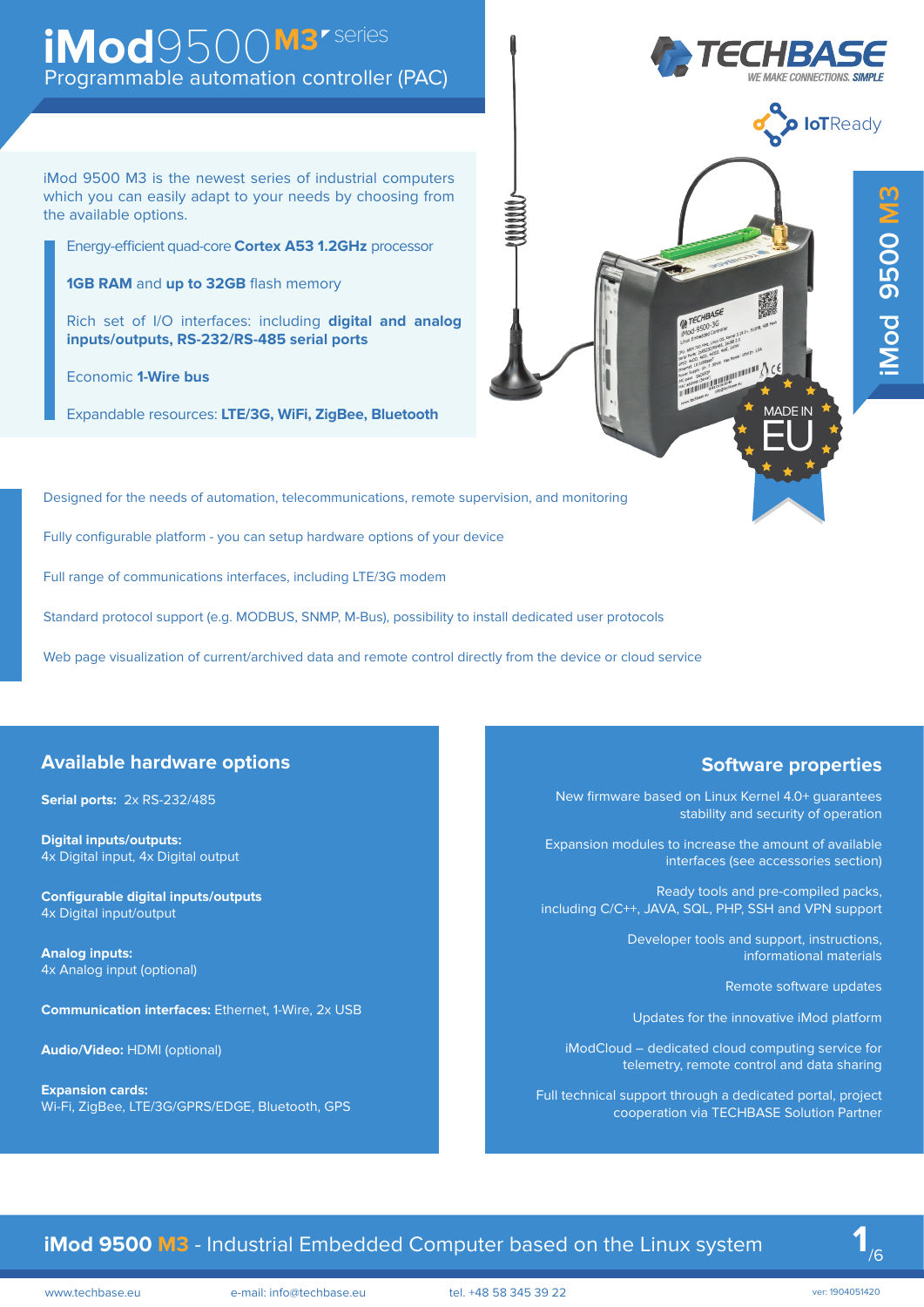



#### Typical method of use (3 functions: C-L-V)

**Protocol and interface conversion (Convert)** - data is collected from input interfaces, converted and transmitted to output interfaces, e.g. 3G/GPRS, external modules

**Data logger (Log)** - archiving and sharing data in a file format, database or with the use of external systems (SCADA or dedicated iModCloud)

**Access via WWW (Visualize)** - data is presented directly from the device or with dedicated cloud computing services (iModCloud)



#### **iMod 9500 M3 can perform following functions:**

#### PLC

Telemetry module with data logger Serial port server Protocol and interface converter Programmable controller LTE/3G/GPRS/EDGE modem MODBUS Gateway/Router SNMP Agent Web server with PHP and SQL database support SMS Gateway LTE/3G/GPRS router, NAT E-mail server, FTP, SSH, VPN

#### **Features of adaptation to industrial conditions:**

Low energy consumption

RTC Battery-powered Real Time Clock (RTC)

WatchDog function ensures hardware operation control of selected services

> Effective file systems used for FLASH memory, ensuring long, failure-free operation

Compact, durable housing made from ABS plastic, adapted to installation on a DIN bus

Easy installation due to the use of disconnectable screw terminals

No moving elements (fans, platter disks)

Versions with extended operating temperature range: -25  $^{\circ}$  65°C

#### LTE/3G/GPRS/EDGE modem\*

Modem for data LTE/3G/GPRS data transmission and SMS support. iMod has unique hardware-software features providing connection efficiency and economy:

The device i equipped with Watchdog mechanism to ensure modem stability.

Pre-installed software for constant verification of LTE/3G/GPRS connection and GPRS reconnect function.

Multiplexing server provides 3 independent modem communication channels. Allows sending and receiving of SMS during LTE/3G/GPRS transmission.

You can use telemetry SIM cards with dynamic IP addresses due to the use of DynDNS. VPN or iModCloud technology allows use of cards with non-public IP.

\* GPRS/EDGE are supported by LTE/3G modem

### **iMod 9500 M3** - Industrial Embedded Computer based on the Linux system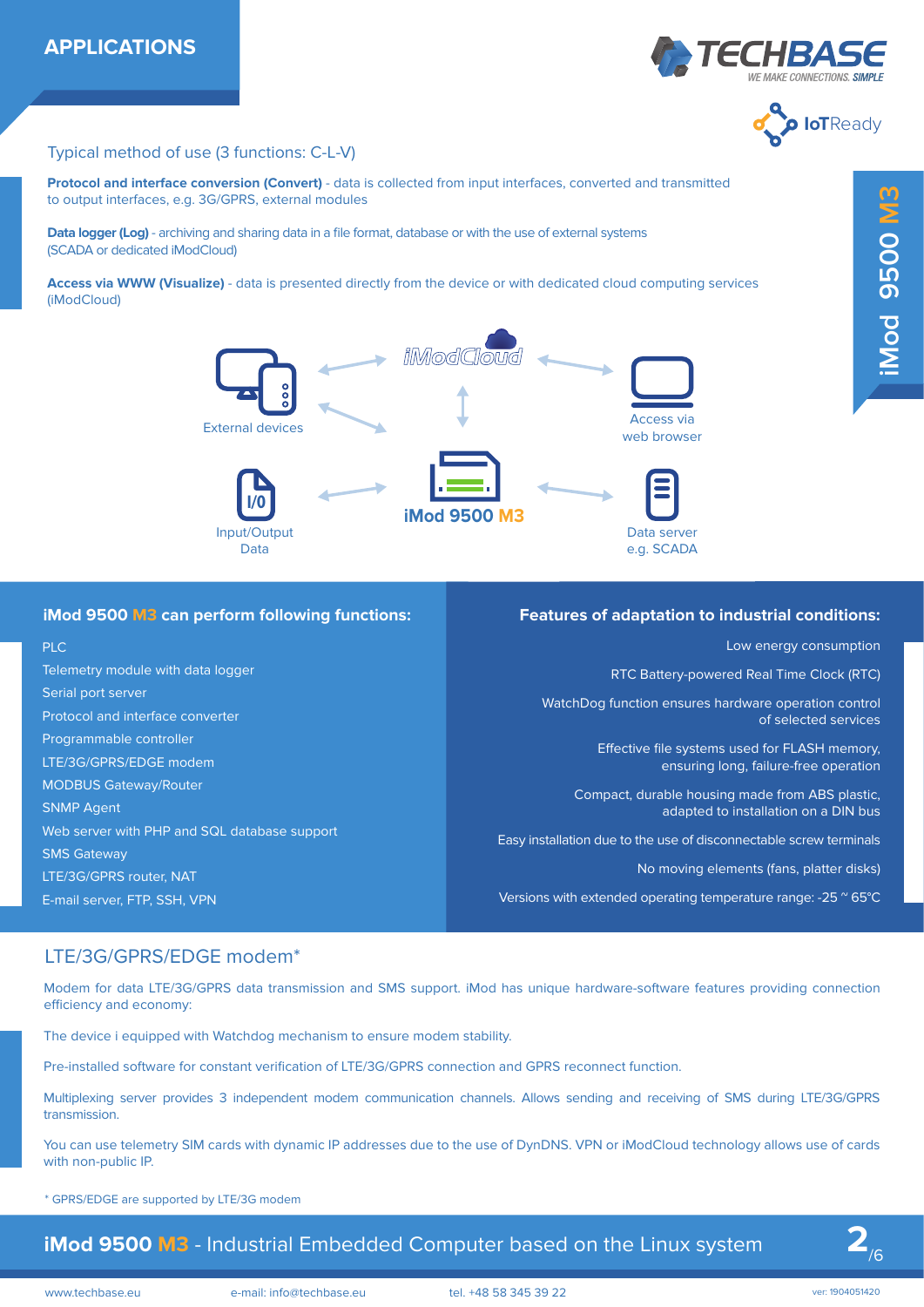





**iMod 9500 M3** - Industrial Embedded Computer based on the Linux system

**3**/6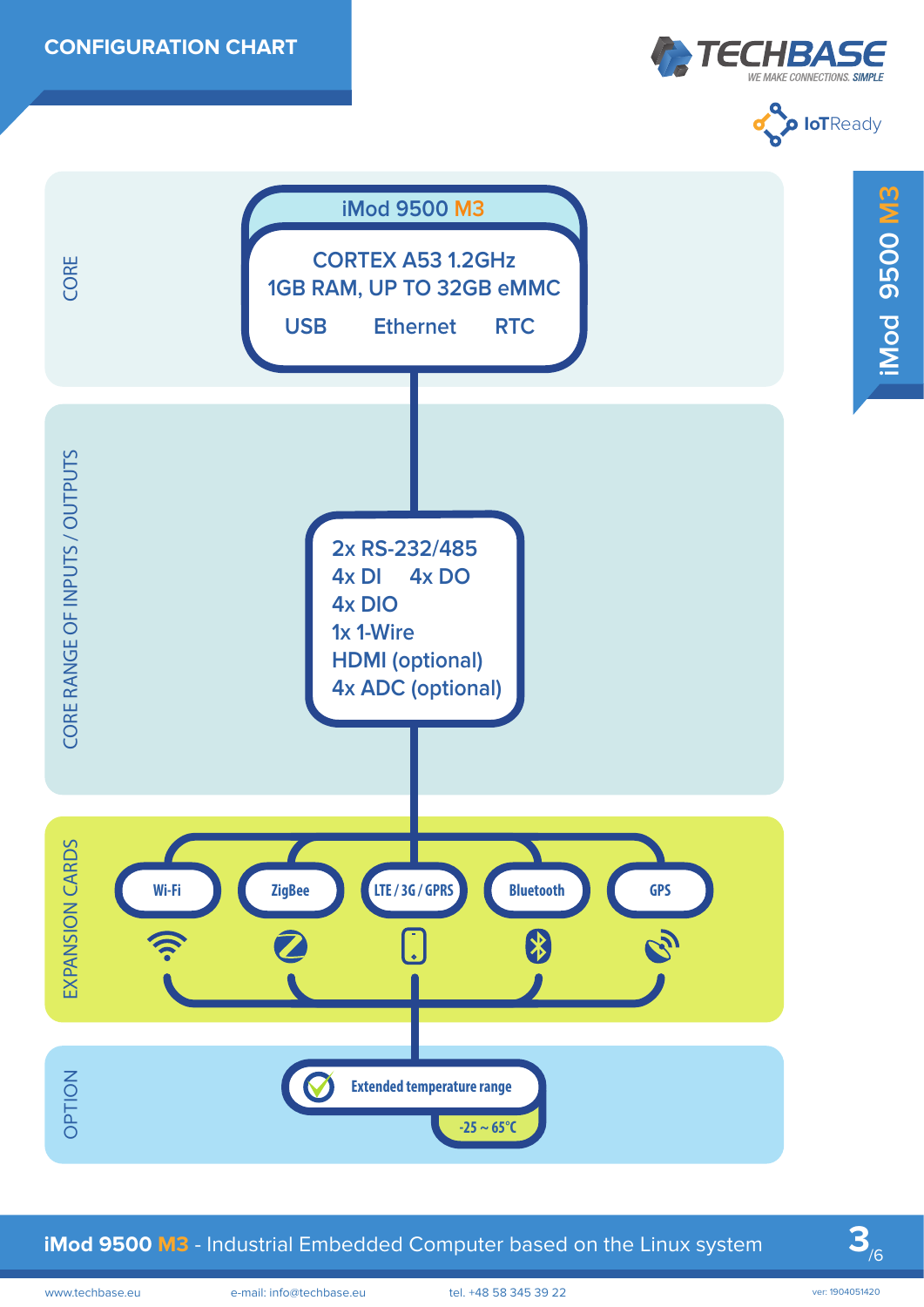



**iMod** - an innovative software platform allowing for fast start-up and full exploitation of device capabilities without the need for writing programs. A fully configurable system reflecting typical C-L-V use (see clarification above). In order to learn more about the iMod platform, visit the page: **www.techbase.eu/imod**

iModCloud is a Software as a Service (SasS) that fully controls iMod devices. Together stand as a complete solution ecosystem – **iModCloud Ecosystem.** In other words – it is a combination of a cloud service with a web user interface and special industrial devices that are fully manageable remotely. specifilities without its entail of the control of the control of the control of the control of the control of the control of the control of the control of the control of the control of the control of the control of the co





# **READY-TO-USE**

iModCloud is ready-to-use set of components that can be adjusted to any remote monitoring and control system



# **REMOTE CONTROL**

User interface of the system is accessible from any place of the world through web browsers of desktops and mobile devices

**PLC** - software for creation of algorithms in the ladder system with the capability of operation on NPE, services the MODBUS protocol

#### **Expanded developer's platform, additional software packs:**

**GPRS** - facilitating management of the 3G/GPRS connection and containing the functionality of monitoring connection status and DynDNS service

**SMS** - allows sending and receiving text messages

**APACHE** - HTTP server pack, enabling device access from web browser

**PYTHON/RUBY/JAVA/PHP** - packs allowing creating, develomepent and start-up of applications in many programming languages

**PostgreSQL, MSSQL, SQLite** - tools for database management

**Open VPN** - enables creating a connection, allowing communication between devices located in different networks, providing very high level of security

**SSH** - enables remote connection with device while maintainging high level of security

GPS - allows the location of the device, traffic monitoring for the unit and time synchronization

## **iMod 9500 M3** - Industrial Embedded Computer based on the Linux system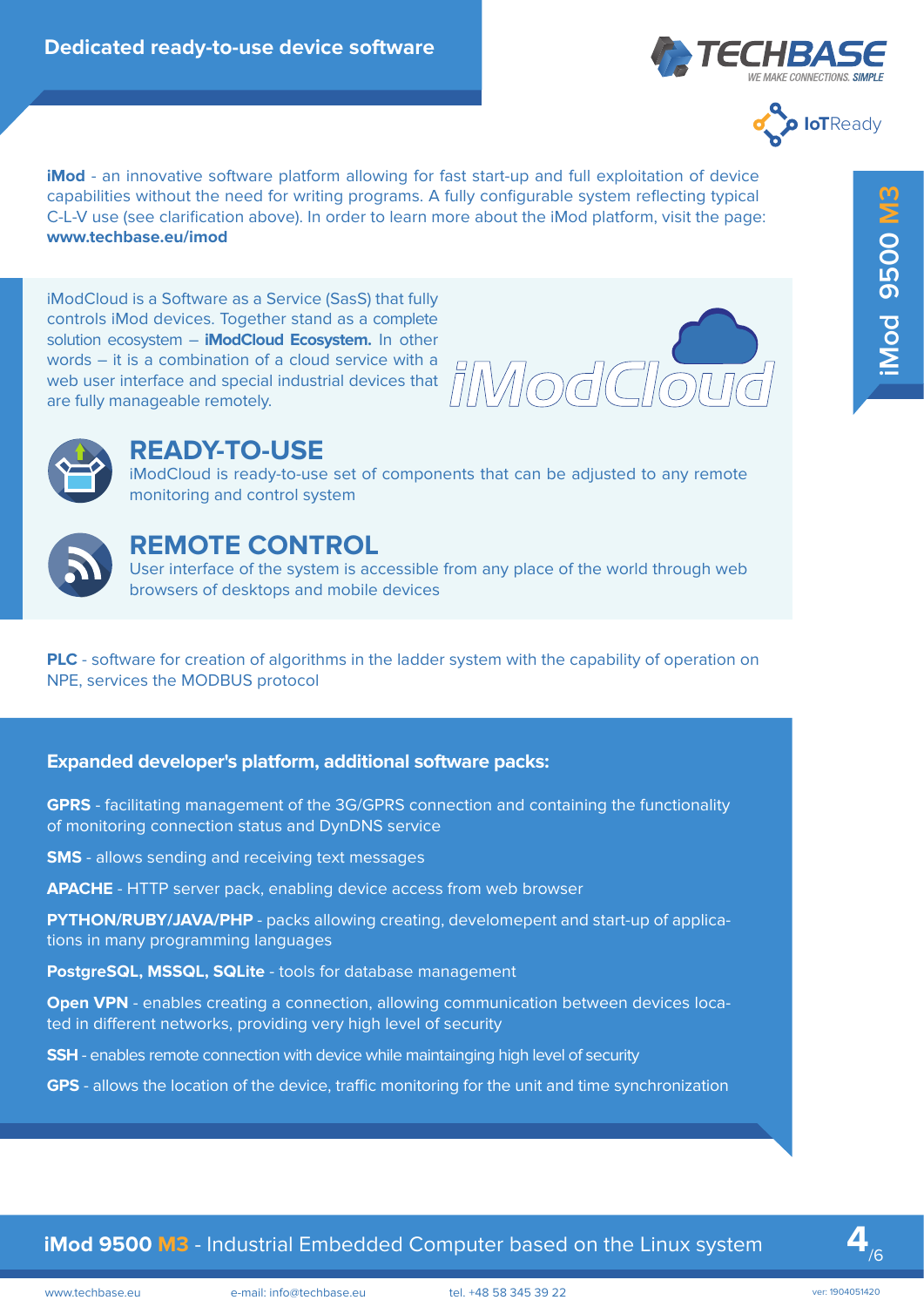### **AKCESORIA**

POWER FEEDERS





|                                                                      | <b>MDR-40-24</b>                                                                                                                                                   |                                                                                                  | $\bullet$       |
|----------------------------------------------------------------------|--------------------------------------------------------------------------------------------------------------------------------------------------------------------|--------------------------------------------------------------------------------------------------|-----------------|
| <b>ANTENNAS</b>                                                      |                                                                                                                                                                    | 40.8W Single Output Industrial Power Supply, DIN-rail mounting, input 85264 V AC or 120370 V DC  |                 |
|                                                                      | <b>ANT-GSM-1M</b>                                                                                                                                                  |                                                                                                  |                 |
|                                                                      | GSM antenna with frequency 824-960MHz/1710-1910MHZ/1920-2170MHz                                                                                                    |                                                                                                  |                 |
| 1-WIRE SENSORS                                                       |                                                                                                                                                                    |                                                                                                  | <b>SN 0050</b>  |
|                                                                      | <b>1Wire-Therm-Stainless</b>                                                                                                                                       |                                                                                                  |                 |
|                                                                      | Digital temperature sensor in steel housing<br><b>1Wire-Therm-ABS</b>                                                                                              |                                                                                                  |                 |
|                                                                      | Digital temperature sensor closed in ABS plastic housing                                                                                                           |                                                                                                  | iMod            |
| <b>M-BUS CONVERTERS</b>                                              |                                                                                                                                                                    |                                                                                                  |                 |
|                                                                      | mBus 10<br>The mBus 10 is a transparent converter from RS-232 to M-Bus interface                                                                                   |                                                                                                  |                 |
| . 999  . 000                                                         | <b>mBus 400</b><br>signal lines - RxD, TxD, CTS, RTS.                                                                                                              | The mBus 400 is a transparent converter from RS-232 to M-Bus interface. You can connect 4 RS-232 |                 |
| ZIGBEE SENSORS/MODULES                                               |                                                                                                                                                                    |                                                                                                  |                 |
| station of                                                           | <b>ZS-10, ZS-20</b>                                                                                                                                                |                                                                                                  |                 |
|                                                                      | Multi-channel ZigBee Sensor with Battery Power Supply<br><b>ZM-10, ZM-20</b>                                                                                       |                                                                                                  |                 |
| $\begin{array}{c}\n\mathbf{zig}^{\text{Bec}} \\ \hline\n\end{array}$ | ZigBee Relay I/O Module                                                                                                                                            |                                                                                                  |                 |
|                                                                      | <b>INPUT/OUTPUT EXPANSION MODULES</b>                                                                                                                              |                                                                                                  |                 |
|                                                                      | <b>NPEIO-6DIO</b><br>Digital inputs/outputs expansion module with MODBUS RTU support<br><b>NPEIO-4RO</b><br>Relay outputs expansion module with MODBUS RTU support |                                                                                                  |                 |
|                                                                      | D <sub>0</sub><br><b>DIO</b><br>COM <sub>1</sub><br>COM2                                                                                                           | <b>ETH</b><br><b>USB 2.0</b><br><b>USB 2.0</b>                                                   | <b>PINOUT</b>   |
|                                                                      |                                                                                                                                                                    | 1-WIRE<br>COM4<br>DI<br>COM3                                                                     | Al              |
|                                                                      |                                                                                                                                                                    | iMod 9500 M3 - Industrial Embedded Computer based on the Linux system                            |                 |
| www.techbase.eu                                                      | e-mail: info@techbase.eu                                                                                                                                           | tel. +48 58 345 39 22                                                                            | ver: 1904051420 |



# **iMod 9500 M3** - Industrial Embedded Computer based on the Linux system